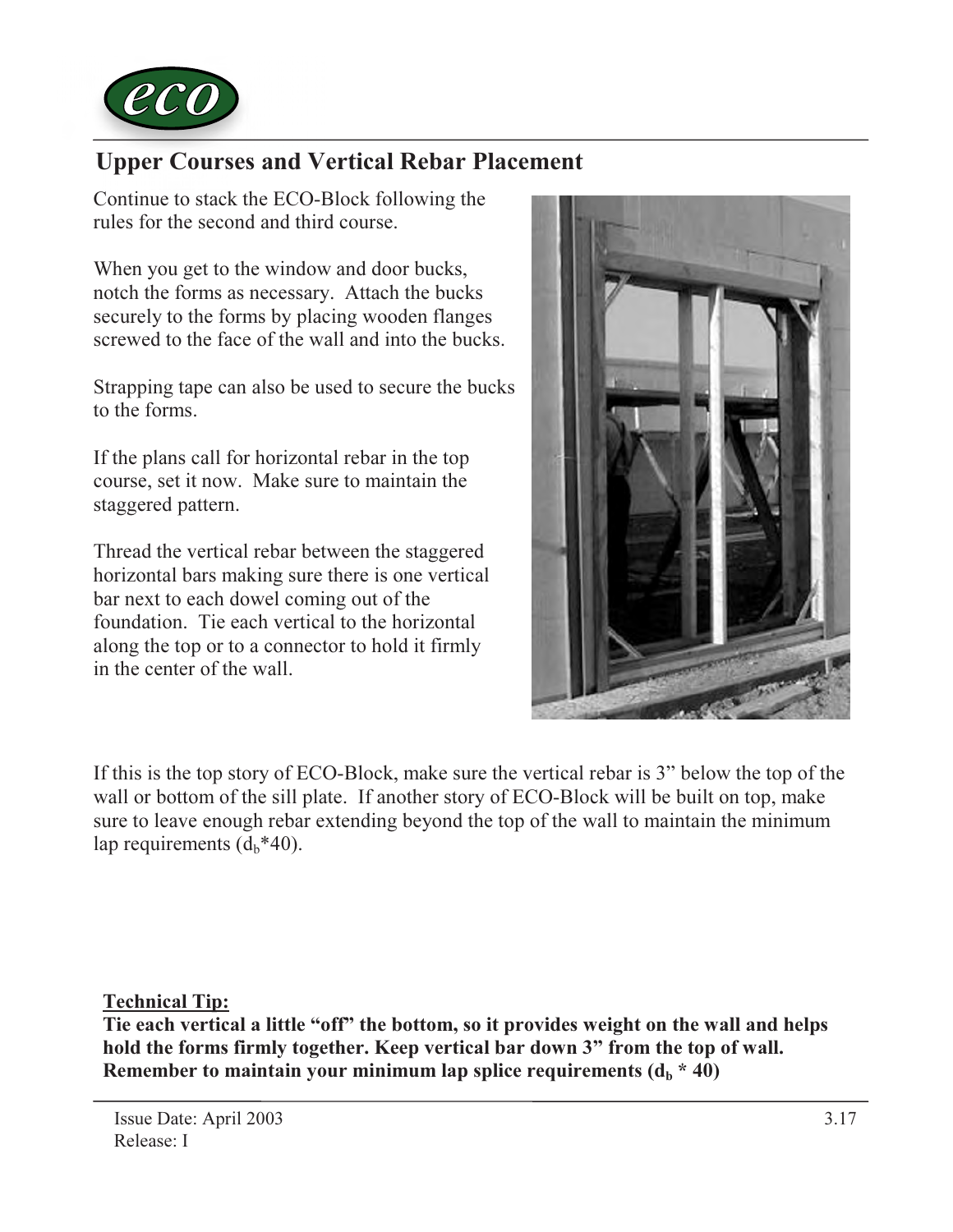

## Ledger Boards

Installing a floor ledger system in conjunction with your ECO-Block wall system is an easy task. Several companies have made ICF floor ledger attachment systems, including Simpson Strong Tie. The Simpson Strong Tie ICF Ledger Connector System (ICFLC) installs quickly and allows the ledger board to be set after the concrete is placed.

To install the ICFLC follow these steps:

- 1. Snap a chalk line on the wall at the appropriate location marking the top and bottom of the ledger board.
- 2. Mark the required on center spacing (this can be done with a marker or by making an indentation in the foam with the ICFLC bracket).
- 3. Make a vertical cut at the marked locations.
- 4. Insert an ICFLC bracket through each cut. If a good friction fit is not achieved, glue the exposed flange of the ICFLC to the foam to hold it in place during concrete placement.
- 5. Concrete can now be placed.

Installation of a wood ledger:

- 1. Slip the ICFLC-W underneath the wood ledger (see illustration on opposite page)
- 2. Verify that the ledger board is level and at the proper height. Once this has been verified, attach the 6 screws, screwing through the ICFLC-W, ledger board and into the ICFLC.

Installation of a steel ledger:

Place the steel ledger directly up against the ICFLC (making sure the ledger is level and at the proper height) and attach the required number of screws through the steel ledger and into the ICFLC.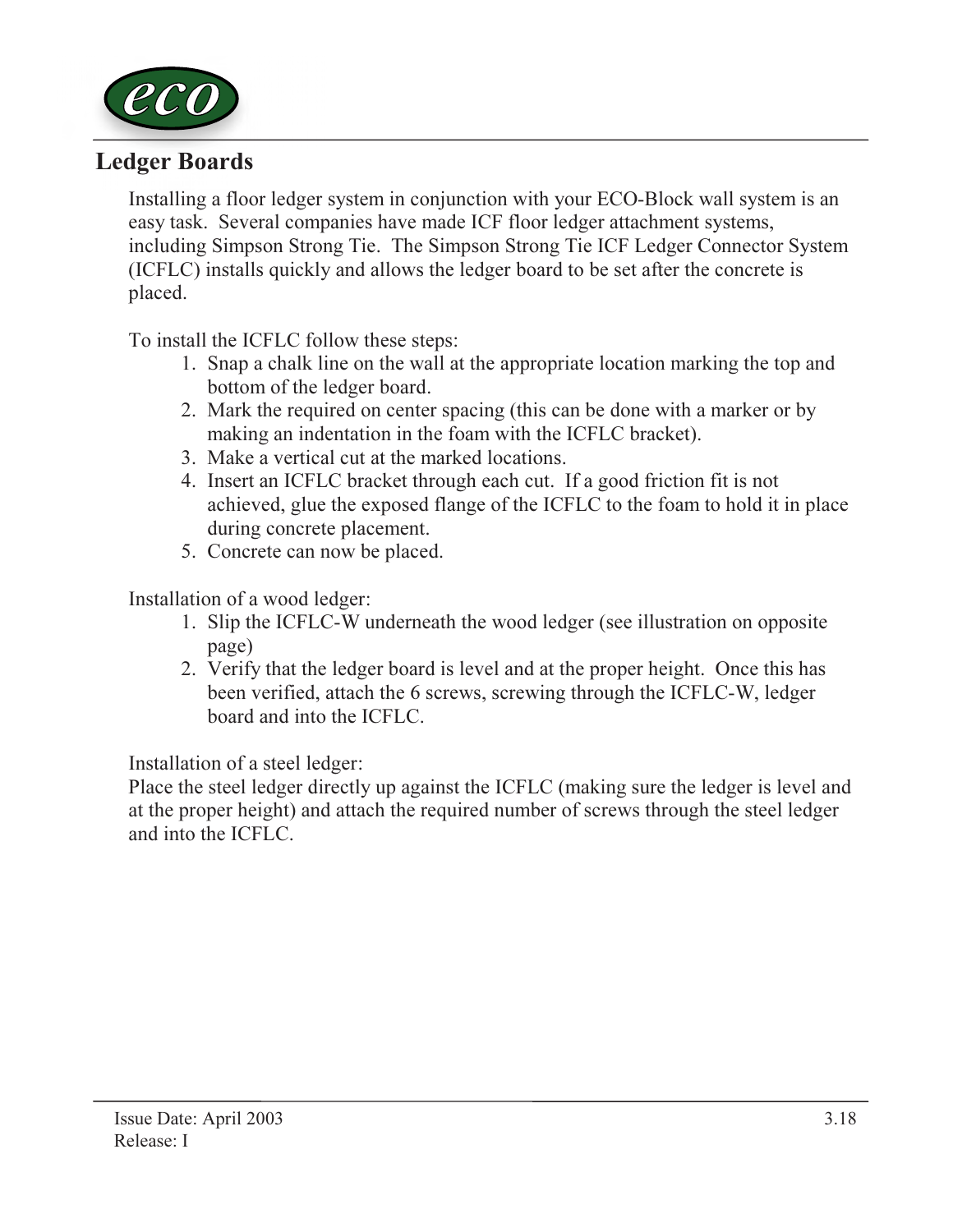





The new ICFLC & ICFLC-W ledger connector system is engineered to solve the challenges of mounting steel or wood ledgers on insulated concrete form (ICF) walls. As ICF gains popularity as a viable means of residential construction, the problem of attaching floor joists to an ICF wall becomes a concern for the contractor. Simpson's ledger connector system is easy, quick and versatile to use. The perforations in the embedded leg of the ICFLC permit the concrete to flow around it anchoring the ICFLC securely within the block. The exposed flange provides a structural surface for mounting either a wood or a steel ledger.

Material: ICFLC-14 gauge: ICFLC-W and ICFLC-CW-16 gauge. Finish: Galvanized.



Installation of ICFLC: \* Snap a line for the top of the ledger and mark off the required on center spacing.

- \* Cut vertical kerts at the marked location<br>on the ICF.
- \* Insert an ICFLC bracket through each cut. To secure the ICFLC prior to placing concrete, glue the exposed flange<br>to the ICF.
- \* Place the concrete ( $l_c'$  = 2500 psi).

**Wood Ledger** 

Attachment of Wood Ledger:

- \* Slip the ICFLC-W underneath the wood ledger. \* Attach the 6 screws partially into the ledger.
- \* Position the ICFLC-W with the ledger up<br>against the ICFLC and drive the screws
- through the wood and the ICFLC.



Attachment of Steel Ledger:

- \* Position the steel ledger up against the ICFLC and drive the required number of screws through the steel ledger into the ICFLC.
- \* All screws shall be located at least 1/2"<br>from the edge of the ICFLC.
- 
- \* Space screws evenly.

**NOW AVAILABLE AT:** 



U.S. and Canada Toll Free Number: 1-800-999-5099 Copyright 2001 Simpson Strong-Tie Co., Inc. Form F-ICFDIST01 11/01 exp 1/04 www.strongtie.com Printed in the USA

Issue Date: April 2003 Release: I